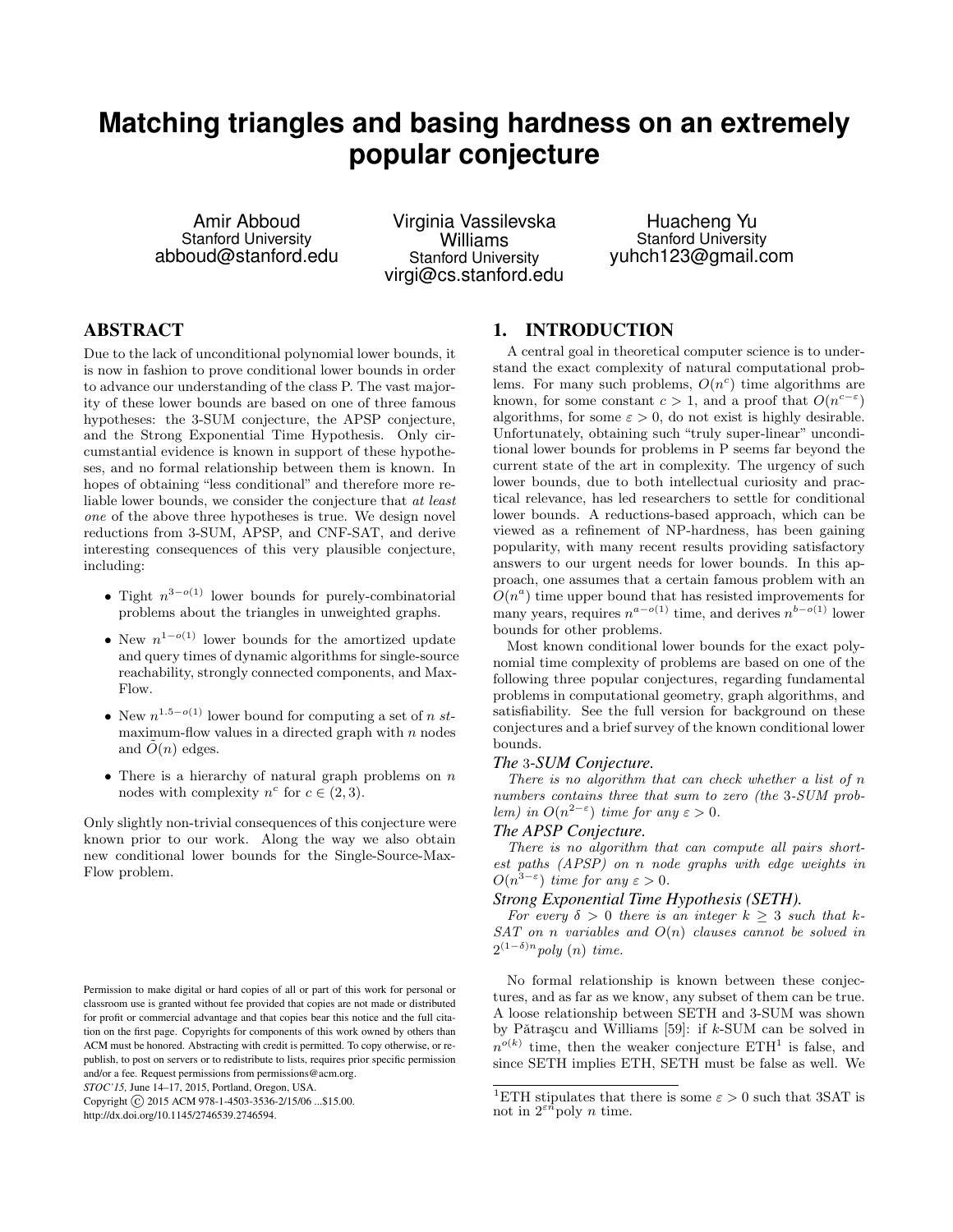remark that the conjectured lower bounds are assumed to hold even against randomized algorithms.

### *Lower bounds based on a weaker conjecture.*

In this work we search for the weakest hypothesis that is still useful for proving interesting lower bounds for natural polynomial time problems. An obvious candidate is the assumption that at least one of the popular conjectures is true.

CONJECTURE 1. At least one of the 3-SUM conjecture, the APSP conjecture, or SETH, is true.

Conjecture 1 seems much more believable than any of the above three conjectures, since to refute it, it must be the case that all three of the computational geometry, graph algorithms, and exact algorithms communities have missed breakthrough algorithms for their core problems. Given the great popularity of each of these conjectures individually, Conjecture 1 is extremely popular.

Conjecture 1 is especially useful when trying to prove limitations to powerful new algorithmic tools. The recent groundbreaking tools of Laplacian system solvers [67] and interior-point methods [46, 55] are a great example. These new tools have allowed for celebrated algorithmic improvements over longstanding upper bounds for different versions of Max-Flow, including recent best-paper award winners [54, 66, 51, 47, 23]. With such a powerful tool at hand, one might consider a lower bound based on the hardness of a single problem, e.g. APSP, as a challenge to refute the APSP conjecture with the tool, rather than an impossibility result. However, lower bounds based on Conjecture 1 can be more safely regarded as impossibility results - in fact, such lower bounds are at least as believable as any other known conditional lower bounds for a problem in P.

#### *Previous results.*

Besides the large number of lower bounds that are based on a single conjecture, there are few examples of lower bounds that are based on two of the conjectures. The works of Pǎtraşcu [57], and Vassilevska and Williams [73] prove that if a triangle of total weight 0 in an edge-weighted graph on n nodes can be found in  $O(n^{3-\epsilon})$  time, the both the 3-SUM and APSP conjectures would be refuted. More recently, Abboud, Vassilevska Williams, and Weimann [6] show that an  $O(n^{2-\epsilon})$  algorithm for the Local Alignment problem from Bioinformatics refutes both the 3-SUM conjecture and SETH. No non-trivial lower bounds were known under Conjecture 1.

### 1.1 Our results

Using a large collection of new reductions and algorithms we obtain interesting consequences of Conjecture 1.

### *Intermediate problems.*

Our main contribution is in the identification of two graph problems, which we call Triangle-Collection and ∆-Matching-Triangles, that allow for tightly efficient reductions from each of our hard problems. Let  $\Delta \geq 1$  be an integer.

DEFINITION 1.1 (TRIANGLE-COLLECTION). Given a graph G with colored nodes, is it true that for all triples of distinct colors  $a, b, c$  there is a triangle  $(x, y, z)$  in G in which  $x$  has color  $a, y$  has color  $b, and z$  has color  $c$ ?

(Does the set of all triangles in the graph "collect" all triples of colors?)

DEFINITION 1.2 ( $\triangle$ -MATCHING-TRIANGLES). Given a graph G with colored nodes, is there a triple of distinct colors a, b, c such that there are at least  $\Delta$  triangles  $(x, y, z)$  in G in which x has color a, y has color b, and z has color  $c$ ? (Are there  $\Delta$  triangles with "matching" colors?)

An equivalent way to define these problems is: given a kpartite graph  $G$  on  $n$  nodes, Triangle-Collection asks whether every triple of partitions has a triangle among them, and ∆-Matching-Triangles asks whether there is a triple of partitions with at least  $\Delta$  triangles among them.

Note that an  $O(n^3)$  algorithm for each of these problems is trivial and the output is a single bit, yet the following theorem shows that if an  $O(n^{3-\epsilon})$  algorithm existed for some  $\varepsilon > 0$ , we would have groundbreaking algorithms for 3-SUM, APSP, and CNF-SAT! It is quite surprising that these simple problems are hiding such "hardness" to be a bottleneck for these three famous problems (and many others by the known reductions).

Theorem 1.1. Conjecture 1 implies that Triangle- Collection and  $\Delta$ -Matching-Triangles, with  $\omega(1) < \Delta < n^{o(1)}$ , on graphs with n nodes cannot be solved in  $O(n^{3-\epsilon})$  time, for any  $\varepsilon > 0$ .

Observe that the  $\Delta$ -Matching-Triangles problem with  $\Delta =$ 1 simply asks if there is a triangle in the graph and can therefore be solved in  $O(n^{\omega})$  time, where  $\omega < 2.373$  is the matrix multiplication exponent [74, 34]. However, when  $\Delta$ increases to  $\omega(1)$  it must require  $n^{3-o(1)}$  time under Conjecture 1. It is natural to wonder what is the complexity of the problem when  $\Delta > 1$  is a constant. Studying this question, we have discovered a surprising hierarchy of  $n$ -node graph problems with increasing complexities, starting at  $n^{\omega \pm o(1)}$ and approaching  $n^{3\pm o(1)}$ . These results are presented at the end of this section.

Besides allowing us to give a tight lower bound for a natural combinatorial problem based on the extremely weak Conjecture 1, the Triangle-Collection problem serves as a good intermediate problem for obtaining other good from Conjecture 1. The simplicity and purely-combinatorial nature of the problem allow for simple reductions to other (more wellstudied) problems, while the tightness of the lower bound means that no efficiency is lost by reducing from it.

### *New lower bounds for dynamic problems.*

We consider variants of classic dynamic problems such as Single-Source-Reachability (#SSR), Strongly Connected Components (#SCC), Subgraph Connectivity (#SS- Sub-Conn), and Max-Flow. For example, #SSR asks to maintain the number of nodes reachable from a single source in a dynamic directed graph. See the full version for background on dynamic algorithms and the many known algorithms for these problems.

After a sequence of reductions from 3-SUM by Pătrașcu [57] that was later optimized by Abboud and Vassilevska [5] and by Kopelowitz, Pettie and Porat [48], we can conclude that the above problems require  $n^{\frac{2}{3}-o(1)}$  amortized update if the 3-SUM conjecture holds. This lower bound does not match the known upper bounds, and in fact, Abboud and Vassilevska [5] show that there is a higher  $n^{1-o(1)}$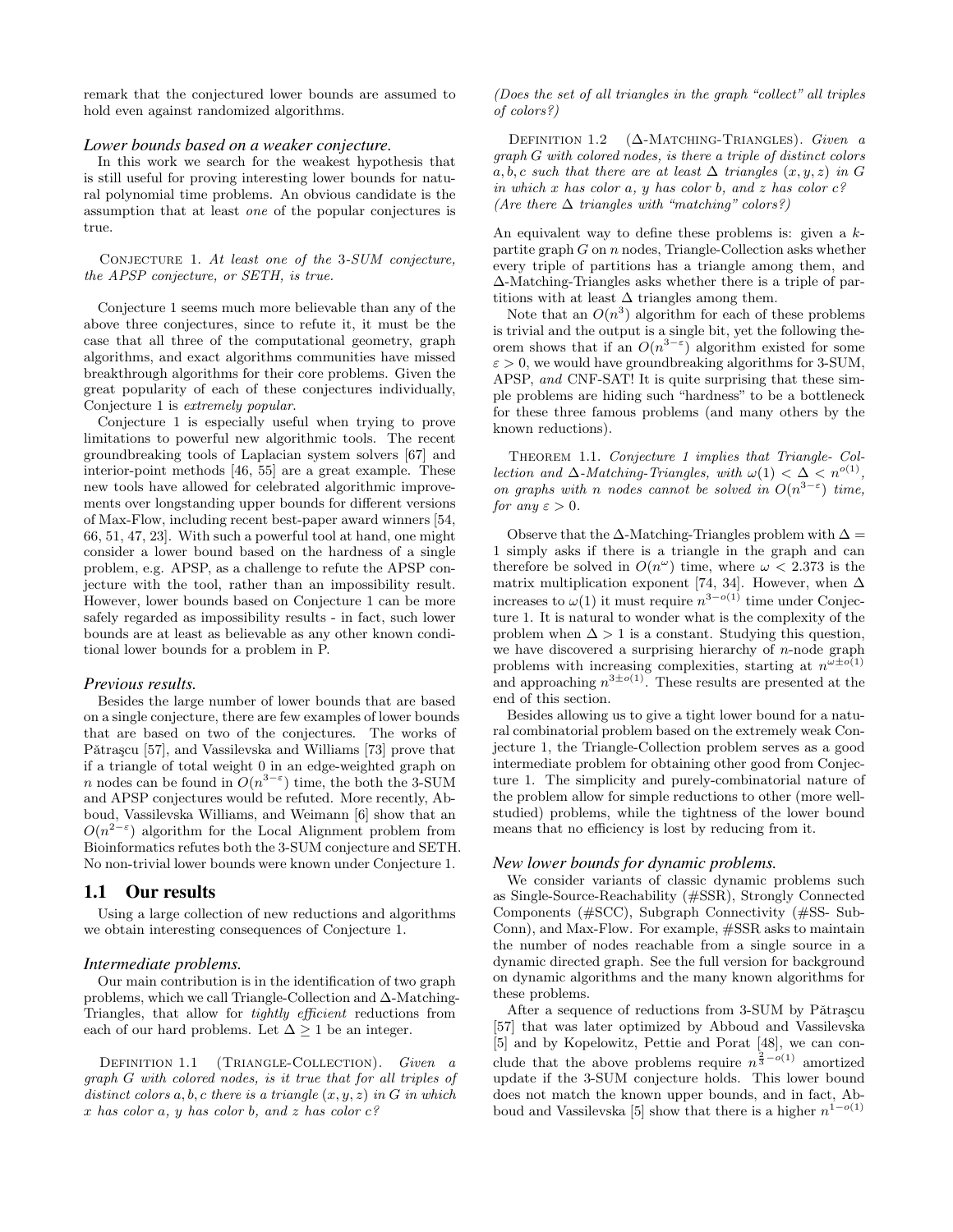lower bound under SETH. However, obtaining a higher lower bound from the 3-SUM conjecture using Pătrașcu's approach seems impossible, due to certain inefficiencies in the reduction, and obtaining a higher lower bound from 3-SUM has remained an open question. No lower bound for these problems was known under the APSP conjecture.

We give simple reductions from Triangle-Collection to these classic dynamic problems to obtain linear  $n^{1-o(1)}$  lower bounds on the amortized update times, under our very weak Conjecture 1. The tightness of our reduction from 3-SUM to the purely-combinatorial Triangle-Collection problem allows us to overcome the  $n^{\frac{2}{3}-o(1)}$  barrier for lower bounds under the 3-SUM conjecture.

THEOREM 1.2. Conjecture 1 implies that any dynamic algorithm for #SSR, #SCC, #SS-Sub-Conn, and Max-Flow requires either amortized  $n^{1-o(1)}$  update or query times, or  $n^{3-o(1)}$  preprocessing time.

Our lower bound for dynamic Max-Flow hints on a barrier for efficient Max-Flow algorithms: changing one edge of the input, corresponding to one constraint in the linear program, will make the algorithm spend linear time to recompute the optimal solution, in an amortized sense. Next, we look for barriers for Max-Flow computations in static graphs.

### *New lower bounds for variants of Max-Flow.*

Equipped with Conjecture 1 and its realization in the simple Triangle-Collection problem, we try to obtain reductions to Max-Flow, in hopes of proving under a weak assumption that certain tasks will not be solvable in near-linear time.

Breakthrough algorithms for s, t-Max-Flow were found in recent years using the powerful tools of Laplacian systems solvers, and interior-point methods [66, 47, 54, 51]. It also seems that these algorithms take near-linear time in practice, and the bottleneck for improving the upper bounds might be in the limitations of our current analysis. Thus, attempting to prove super-linear lower bounds for Max-Flow under a conjecture we believe to hold might be ill-advised. Instead, we consider two other versions of Max-Flow, in which we have multiple pairs of sources and sinks, and for which the potential of these new powerful tools is still unexplored.

DEFINITION 1.3 (SINGLE-SOURCE-MAX-FLOW). Given a directed edge-capacitated graph G and source vertex  $s \in$ V, output, for every  $t \in V$ , the maximum flow that can be transferred in G from s to t.

DEFINITION 1.4 (ST-MAX-FLOW). Given a directed edge-capacitated graph G and two subsets of vertices  $S, T \subseteq$  $V(G)$ , output, for every pair of nodes  $s \in S, t \in T$ , the maximum flow that can be transferred in G from s to t.

Let  $T(n, m)$  be the time complexity of Max-Flow. The current bound is  $T(n, m) = \tilde{O}(m\sqrt{n})$  by Sidford and Lee [51]. Obviously, Single-Source-Max-Flow can be solved in  $O(n \cdot$  $T(n, m)$ ) time, and ST-Max-Flow can be solved in  $O(|S||T| \cdot )$  $T(n, m)$  time. In the unit-capacity case, Cheung et al. [22] solve the all-pairs version, i.e. ST-Max-Flow with  $S =$  $T = V(G)$  in  $O(m^{\omega})$  time, and Single-Source-Max-Flow in  $O(n^{\omega-1}m)$  time. In general graphs, Hao and Orlin [36] show that the maximum flow between  $O(n)$  st-pairs can be

found in the time it takes for a single Max-Flow computation, however these pairs cannot be specified in advance. Lącki et al. [50] obtained a near-linear time algorithm for Single-Source-Max-Flow in planar digraphs. Note that in undirected graphs, all-pairs-max-flow can be read from the Gomory-Hu tree of the graph, which can be computed in  $\tilde{O}(mn)$  time [37].

First, we devise a simple reduction from Triangle-Collection to ST-Max-Flow and prove that a near-linear-time algorithm for it would shatter our conjectures.

Theorem 1.3. Conjecture 1 implies that ST-Max-Flow on a network with n nodes and  $O(n)$  edges requires  $n^{1.5-o(1)}$ time, even when  $|S| = |T| = \sqrt{n}$ .

Although this lower bound does not match the currently known  $n \cdot T(n)$  upper bounds, where  $T(n) = \tilde{O}(n^{1.5})$  is the time it takes to solve Max-Flow on sparse graphs, it gives the first connection between a Max-Flow-like problem and our popular conjectures. Moreover, this result implies that under Conjecture 1, any  $O(m^{1.5-\epsilon})$  time algorithm for Max-Flow, cannot also output the maximum flow between  $n st$ pairs of our choice.

This new connection to Max-Flow allows us to obtain perhaps more currently relevant conditional lower bounds for Single-Source-Max-Flow.

THEOREM 1.4. If for some  $\varepsilon > 0$ , Single-Source-Max-Flow on a graph with n nodes,  $\tilde{O}(n)$  edges with capacities in [n], can be solved in  $O(n^{2-\epsilon})$  time, then MAX-CNF- $SAT$  on n variables and poly  $(n)$  clauses can be solved in  $2^{(1-\delta)n}$  poly (n) time, for some  $\delta > 0$ , and SETH is false.

Note that the current best upper bound is  $n \cdot T(m)$ , and this lower bound would be tight if Max-Flow is in  $T(m)$  =  $m^{1+o(1)}$  time. A first interesting consequence of this result is that, under SETH, unlike for shortest paths where the s, t version and the single-source versions have roughly the same complexity, the single-source version of Max-Flow (requires  $n^{2-o(1)}$ ) is much harder than the s, t version (is in  $O(n^{1.5})$  time), at least on sparse graphs. Another interesting consequence is that, under SETH, either Max-Flow requires  $m^{1+\delta-o(1)}$  time, for some  $\delta > 0$ , or the following counter-intuitive thing is true: it is not possible to compute n single-source flows in a network faster than by calling an st-flow algorithm n times.<sup>2</sup> In the full version of the paper we give other reductions from Triangle-Detection and APSP to single-source Max-Flow and Min-Cost-Flow, obtaining other interesting consequences.

#### *Towards a better understanding of P.*

The time hierarchy theorem promises the existence of problems with complexity  $\Theta(n^c)$  for any constant  $c > 1$ , and is proven by constructing a diagonalizing Turing-Machine, but are there *natural* problems with complexity  $n^{2.1}, n^{2.7}$ , or  $n^{2.9}$ ? And what would such problems look like? Obviously, an unconditional answer to this question will require concrete polynomial lower bounds, and we are satisfied with a conditional answer. For integers  $k > 2$ , we have a good sense of what an  $n^k$  hierarchy might look like: the k-Dominating-Set problem has complexity  $n^{k\pm o(1)}$  under SETH [59, 29],

<sup>&</sup>lt;sup>2</sup>L<sub>g</sub>cki et al. [50] conjecture that computing all  $n^2$  st-flows in a general graph can be done faster than by calling a Max-Flow algorithm  $n^2$  time.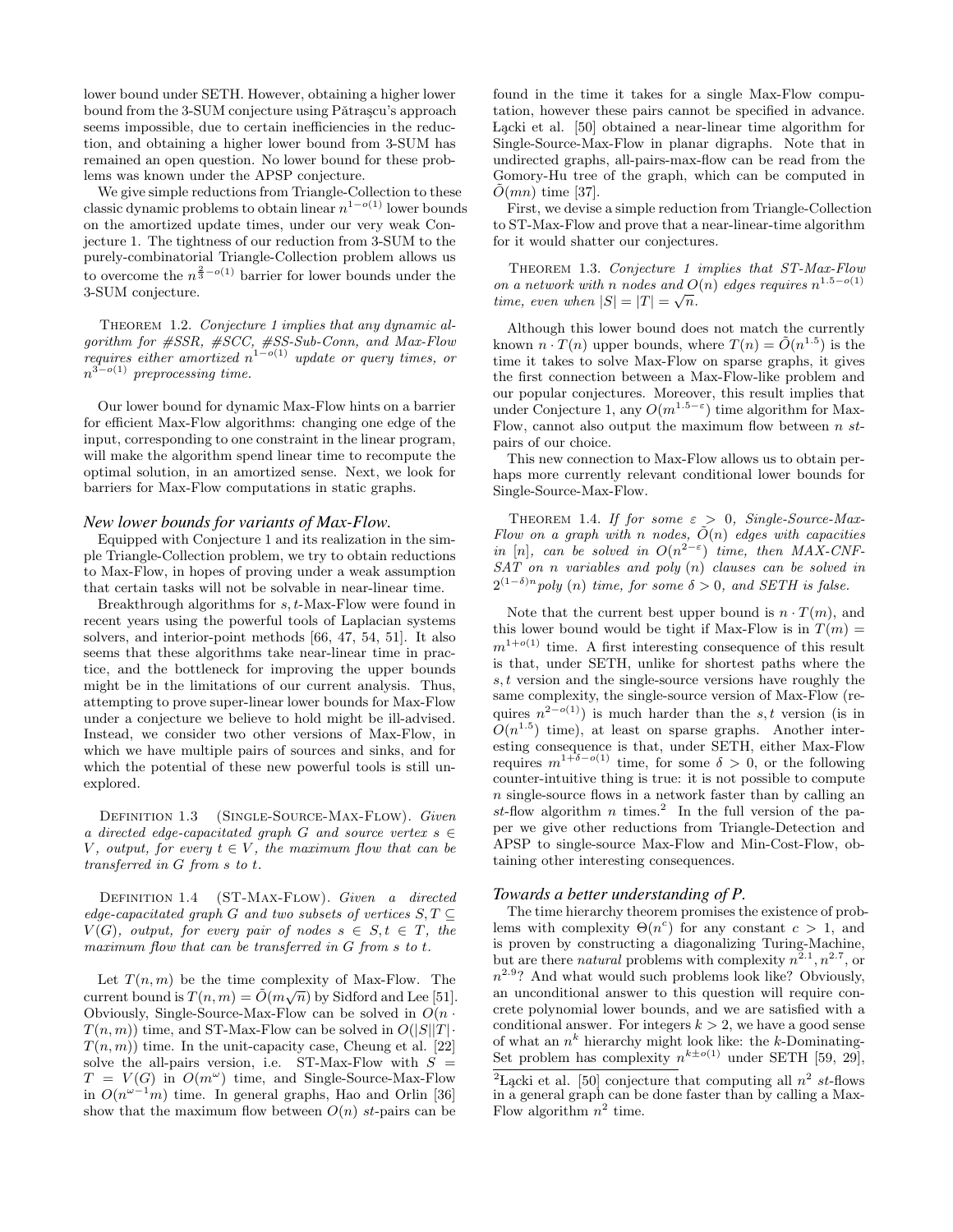and it is quite intuitive that the complexity of this problem increases from  $n^5$  to  $n^6$  as k increases from 5 to 6. But what about a hierarchy of problems with complexity  $\Theta(n^c)$  for  $c \in (2, 3)$ ? Even under one of the conjectures, it is not clear how to find such problems.<sup>3</sup>

It turns out that the ∆-Matching-Triangles problem, which asks if there is a triple of colors containing at least  $\Delta$  triangles, allows us to find such hierarchy of problems, even under our very weak Conjecture 1! Recall that when  $\Delta = 1$  there is an  $O(n^{\omega})$  upper bound, and when  $\omega(1) < \Delta < n^{o(1)}$  we have a an  $n^{3-o(1)}$  lower bound based on the very weak Conjecture 1. In Section 3, we obtain a truly subcubic algorithm for  $\Delta$ -Matching-Triangles for any fixed integer  $\Delta > 1$ .

THEOREM 1.5. The  $\Delta$ -Matching-Triangles problem on an n-node graph G can be solved in  $\tilde{O}(n^{3-c\Delta})$  time for  $c_{\Delta} =$  $\frac{2(3-\omega)^2}{(5-\omega)\Delta+1-\omega} > 0.$ 

Moreover, Theorem 1.1 also proves a *truly-super-quadratic* lower bound that approaches  $n^{3-o(1)}$  for  $\Delta$ -Matching-Triangles, for a large enough constant  $\Delta$ , assuming Conjecture 1.

COROLLARY 1.1. Conjecture 1 implies that for any  $\delta < 1$ , there is an integer  $\Delta \geq 1$  such that  $\Delta$ -Matching-Triangles requires  $n^{2+\delta-o(1)}$  time.

Combining the lower and the upper bounds, we conclude that there is some constant  $D$  such that for every integer  $\Delta > D$ ,  $\Delta$ -Matching-Triangles has time complexity  $\tilde{\Theta}(n^{\tilde{c}_{\Delta}})$ for some  $c_{\Delta} \in (2, 3)$ . We also remark that when  $\Delta$  increases beyond  $n^{o(1)}$ , the complexity of  $\Delta$ -Matching-Triangles decreases to truly subcubic yet again.

Finally, in order to obtain a better understanding of the complexity of ∆-Matching-Triangles for smaller constants  $\Delta$ , like  $\Delta = 3$ , we consider the following conjecture.

Conjecture 2. At least one of the 3-SUM conjecture or the APSP-conjecture holds.

We are able to show a much better lower bound from Conjceture 2, which is  $n^{3-9/(\Delta+3)-o(1)}$ . For example, this bound is  $n^{2.1-o(1)}$  when  $\Delta = 7$ , and is  $n^{2.9-o(1)}$  when  $\Delta =$ 87. Examining the reductions, we notice that this lower bound applies for a restricted version of the problem which we call ∆-Matching-Triangles\* (see the full version), which turns out to have a matching upper bound, allowing us to prove the following hierarchy theorem.

THEOREM 1.6. Conjecture 2 implies that for any  $\Delta > 6$ , the time complexity of ∆-Matching-Triangles\* can be upper and lower bounded by  $n^{3-9/(\Delta+3)\pm o(1)}$ .

# 2. REDUCTIONS TO MATCHING TRIAN-GLES

Recall the definitions of ∆-Matching-Triangles and Triangle-Collection problem in the introduction. In this section, we

are going to reduce the three hard problems to ∆-Matching-Triangles. Complete proof of hardness and reductions to Triangle-Collection can be found in the full version.

First, we show 3-SUM and APSP-hardness using EW-Triangle as an intermediate problem, since it requires  $n^{3-o(1)}$ time unless both conjectures are false.

DEFINITION 2.1 (EW-TRIANGLE). Given a graph  $G =$  $(V, E)$  with integer edge weights  $w : E \to [-n^c, n^c]$ , determine if there is a triangle  $(a, b, c)$  of total weight  $w(x, y)$  +  $w(y, z) + w(x, z) = 0.$ 

Our main ingredient in the reductions from EW-Triangle is a set of  $n^{o(1)}$  mappings from integers in  $[-n^c, n^c]$  to vectors in  $[-p, p]^d$  where  $(p/3)^d > n^c$  so that three numbers sum to 0, if and only if in at least one of the mappings, the three corresponding vectors will sum to a certain target vector t. The basic idea is to group the bits of a number into blocks of size  $\log p$  and guess all the carries. The following mapping was suggested by Abboud, Lewi, and Williams [3] as a step towards reducing  $k$ -SUM to  $k$ -Clique. Besides using this lemma, our reductions are very different from theirs.

LEMMA 2.1 ([3]). For any integers  $n, c, d, p \geq 1$  such that  $p \geq 3n^{\lceil c/d \rceil}$ , there is a set of  $s = 2^{O(d)}$  mappings  $f_1, \ldots, f_s : [-n^c, n^c] \rightarrow [-p/3, p/3]^d$  and s target vectors  $\mathbf{t_1}, \ldots, \mathbf{t_s} \in [-p, p]^d$  such that for any three numbers  $x, y, z \in$  $[-n^c, n^c]:$   $x + y + z = 0$  if and only if for some  $i \in [s],$  $f_i(x) + f_i(y) + f_i(z) = t_i.$ 

#### *EW-Triangle to Matching-Triangles.*

We are now ready to prove the new reduction from EW-Triangle to ∆-Matching-Triangles. This is perhaps the most novel reduction in this work. After reducing the edge-weights to vectors with small values in each coordinate, we remove the numbers completely and simulate them using pointers. The summation of numbers is simulated by a path that walks along these pointers. A path on three edges that starts and ends at the same node (a triangle) will correspond to a sum of three numbers being zero.

LEMMA 2.2. An instance of  $EW$ -Triangle on n nodes, m edges, and edge weights in  $[-n^c, n^c]$  can be reduced to  $s =$  $2^{O(\Delta)}$  instances of  $\Delta$ -Matching-Triangles on  $O(n \cdot n^{c/\Delta} \cdot \Delta)$ nodes and  $O(mn^{c/\Delta}\Delta)$  edges in linear time.

PROOF. Given  $G = (V, E), V = A \cup B \cup C, w : E \rightarrow$  $[-n^c, n^c]$  as input to EW-Triangle, we construct an unweighted graph  $G_i' = (V_i', E_i')$  on  $O(n \cdot n^{c/\Delta} \cdot \Delta)$  nodes with node colors  $\chi: V_i' \to [n]$  as follows.

First, apply Lemma 2.1 with  $d = \Delta$  and  $p = O(n^{\lceil c/\Delta \rceil})$ to construct  $s = 2^{O(\Delta)}$  mappings from integers to vectors and apply them to each of the edge weights in G. For each  $i \in [s]$ , we use the mapping  $f_i$  and the target vector  $t_i$  to construct a graph  $G'_i$  with nodes  $V'_i = A'_i \cup B'_i \cup C'_i$ . For each node  $a \in A$  we add d nodes  $a_1, \ldots, a_d$  to  $A'_i$  and set their color to a (we abuse notation and assume that each node in A is a number in  $[n]$ . The node  $a_i$  will help us simulate the addition in the  $i^{th}$  dimension of the vectors. For nodes  $b \in B, c \in C$  we add  $d \cdot 2p$  nodes  $b_{j,x}$  and  $c_{j,x}$  to  $B'_i$  and  $C'_i$ , where  $j \in [d]$  and  $x \in [-p, p]$ . Intuitively, the index j corresponds to the dimension and the index  $x$  corresponds to the value in that dimensions. Let the color of every  $b_{j,x}$ 

<sup>3</sup>An uninteresting way to find such problems is by padding the input to APSP for example, so that all nodes but the first  $n^{c/3}$  are ignored, however we would not consider such a problem natural as it would not contribute to our understanding of what makes the computational complexity of a problem increase from  $n^{2.7}$  to  $n^{2.8}$ .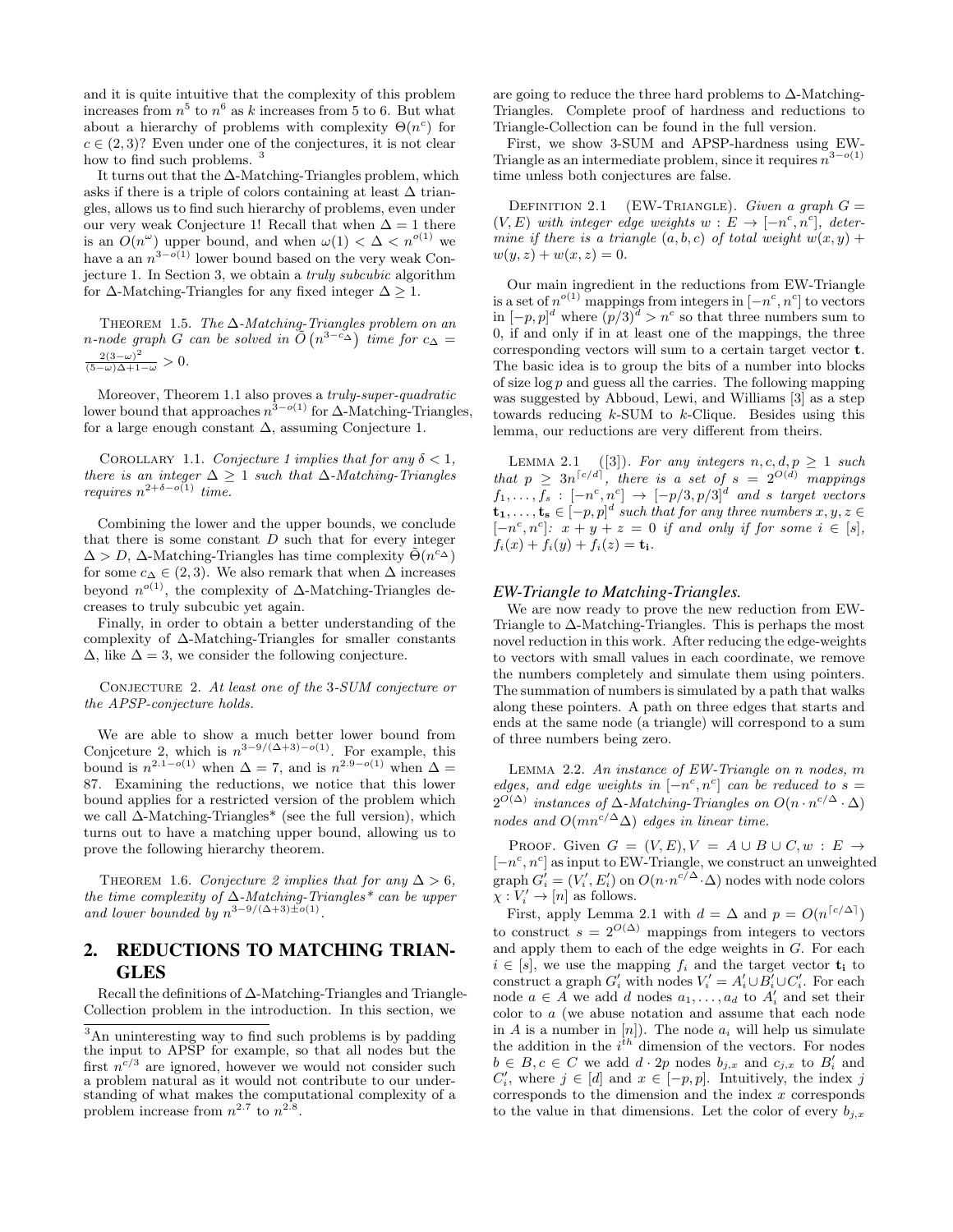node be b and the color of every  $c_{j,x}$  node be c (we abuse notation again and assume that every node in  $B \cup C$  has a unique number in  $[n+1,3n]$ . We now define the edges of  $G_i'.$ 

- (A to B) For each edge  $(a, b)$  in G where  $a \in A, b \in B$ , we map the weight of the edge using  $f_i$  to get a vector  $f_i(w(a, b)) \in [-p, p]^d$  and we add d edges to  $G_i$ : for each dimension  $j \in [d]$  we add an edge from  $a_j$  to  $b_{j,x}$  where  $x = f_i(w(a, b))[j]$  is the value in the j<sup>th</sup> dimension of the vector corresponding to the weight.
- (B to C) For each edge  $(b, c)$  in G where  $b \in B, c \in C$ , we map the weight of the edge using  $f_i$  to get a vector  $f_i(w(b, c)) \in [-p, p]^d$  and for each dimension  $j \in [d]$ we add up to 2p edges to  $G_i'$ : for each value  $x \in [-p, p]$ we let  $y = x + f_i(w(b, c))[j]$  and if  $y \in [-p, p]$  we add an edge from  $b_{j,x}$  to  $c_{j,y}$ . That is, for each dimension  $j \in [d]$  the edges we add simulate an increase of  $f_i(w(b, c))[j]$  in the value at the  $j<sup>th</sup>$  dimension.
- (C to A) Finally, for each edge  $(c, a)$  in G where  $c \in \mathbb{R}$  $C, a \in A$ , we map the weight of the edge using  $f_i$  to get a vector  $f_i(w(c, a)) \in [-p, p]^d$  and we add d edges to  $G_i'$ : for each dimension  $j \in [d]$  we add an edge from  $c_{j,x}$  to  $a_j$  where  $x = t_i[j] - f_i(w(c, a))[j].$

The number of nodes in  $G'_i$  is  $n\Delta + n\Delta 2p + n\Delta 2p =$  $O(n^{1+c/\Delta}\Delta)$ , while the number of edges is  $m\Delta+m\Delta n^{c/\Delta} =$  $O(mn^{c/\Delta}\Delta)$ . The number of colors is  $|A|+|B|+|C|=3n$ . If one of the  $s = 2^{O(\Delta)}$  instance of  $\Delta$ -Matching-Triangles is a YES instance, we say that G contains a triangle of weight 0. The following claim shows the correctness of our reduction.

CLAIM 1. There is a triangle  $(a, b, c) \in A \times B \times C$  in G of weight 0 iff for some  $i \in [s]$ , there are at least  $\Delta$  triangles in  $G'_i$  with colors  $a, b, c$ .

PROOF. For the first direction, assume  $(a, b, c) \in A \times B \times$ C is a triangle in G and  $w(a, b) + w(b, c) + w(c, a) = 0$ . By Lemma 2.1, we know that for some  $i \in [s]$ , the vectors sum to  $f_i(w(a, b)) + f_i(w(b, c)) + f_i(w(c, a)) = \mathbf{t_i}$ . Therefore, for every  $j \in [d]$  we have that  $(a_j, b_{j,x}), (b_{j,x}, c_{j,y}), (c_{j,y}, a_j) \in$  $E(G'_{i})$  where  $x = f_{i}(w(a, b))[j]$  and  $y = x + f_{i}(w(b, c))[j] =$  $f_i(w(a, b))[j] + f_i(w(b, c))[j]$ , since under our assumption  $y =$  $t_i[j] - f_i(w(c, a))[j]$ . By our assignment of colors to nodes, we get  $\Delta (= d)$  triangles with colors  $a, b, c$  in  $G_i'$ .

For the second direction, assume that there are  $\Delta$  triangles in  $G_i'$  for some  $i \in [s]$  using the same triple of colors. First note that a triangle cannot use two colors from a single partition  $A, B$ , or  $C$ , since the nodes of each partition form an independent set. Therefore, the triple of colors must be of the form  $a, b, c$  for some colors corresponding to nodes  $a \in A, b \in B, c \in C$ . By construction of our graphs  $G_i'$ , we know exactly which are the  $\Delta$  triangles: for each  $j \in [d]$  the node  $a_j$  has only one neighbor in  $B$  with color  $b$  and one neighbor in  $C$  with color c and therefore we can have at most one triangle, which is  $(a_j, b_{j,x}, c_{j,y})$  in  $G'_i$ . For each  $j \in [d]$ , this triangle exists iff  $f_i(w(a, b))[j] + f_i(w(b, c))[j] = t_i[j] - f_i(w(c, a))[j].$ Thus, there are  $\Delta$  triangles iff  $f_i(w(a, b))[j] + f_i(w(b, c))[j] +$  $f_i(w(c, a))[j] = t_i[j]$  for every  $j \in [d]$ . By Lemma 2.1, this occurs only if  $w(a, b) + w(b, c) + w(c, a) = 0$ .

COROLLARY 2.1. If there is an algorithm which solves  $\Delta$ -Matching-Triangles on n-node graph in  $O(n^{3-\epsilon})$  time for any constant  $\epsilon > 0$ , any  $\omega(1) < \Delta(n) < o(\log n)$ , we can solve EW-Triangle in  $O(n^{3-\epsilon+o(1)})$  time.

### *SETH to Matching-Triangles.*

Next, we prove a new SETH lower bound. Our reduction uses the same split-and-list technique that is used in all of the SETH-based lower bounds, yet unlike most previous reductions, ours splits the variables into three sets, not two. Moreover, since our reduction incurs an overhead of  $2^{\mathit{M}}$ where  $M$  is proportional to the number of clauses, we introduce new tricks to reduce the dependence on the number of clauses.

LEMMA 2.3. If  $\Delta$ -Matching-Triangles on N-node graphs can be solved in  $O(N^{c\Delta})$  time, then CNF-SAT on n variables and m clauses can be solved in  $O\left(\left(\Delta 2^{n/3+m/3\Delta}\right)^{c\Delta}\right)$  time.

PROOF. Given a CNF formula  $F$  on  $n$  variables and  $m$ clauses as input of CNF-SAT. First we split the variables into three sets  $U_1, U_2, U_3$  of size  $n/3$  each and enumerate over all the  $N = 2^{n/3}$  partial assignments to each set. Also we arbitrarily divide m clauses into 3∆ groups  $C_1, \ldots, C_{3\Delta}$ , each of which contains  $m/3\Delta$  clauses.

Then we construct a graph G on  $O(N\Delta 2^{m/3\Delta})$  nodes  $V_1 \cup V_2 \cup V_3$ , containing  $O(\Delta 2^{m/3\Delta})$  nodes for each partial assignment. Let  $\alpha_i$  be a partial assignment to variables in  $U_i$ . For each group  $C_{3k+i}$ , partial assignment  $\alpha_i$  and bit string  $s_i \in \{0,1\}^{m/3\Delta}$ , we build a vertex  $v_{\alpha_i,k,s_i} \in V_i$ . The bit string  $s_i$  will correspond to some subset of clauses of group  $C_{3k+i}$ . Then for every partial assignment, we assign a different color. Thus we have  $3N$  colors in total. Finally, we need to describe the edges in  $G$ . We add an edge between  $v_{\alpha_i,k,s_i} \in V_i$  and  $v_{\alpha_{i+1},k,s_{i+1}} \in V_{i+1}^4$ , if  $\alpha_{i+1}$  satisfies exactly the subset  $s_i$  of group  $C_{3k+i}$  and  $\alpha_i$ ,  $\alpha_{i+1}$  together with the subset  $s_{i+1}$  satisfy all clauses in  $C_{3k+i+1}$  ( $C_{3k+1}$  if  $i = 3$ ). Basically,  $s_i$  corresponds to the subset which  $\alpha_{i+1}$ satisfies. When considering a pair of partial assignments, together with the information carried about the third part, we can decide whether we have satisfied enough clauses in one group.

We claim that for any triple of partial assignments  $\alpha_1, \alpha_2,$  $\alpha_3$  and  $k \in [\Delta]$ , there is a triangle among vertices  $v_{\alpha_1,k,*}$ ,  $v_{\alpha_2,k,*}, v_{\alpha_3,k,*}$  if and only if they satisfy all clauses in  $C_{3k+1}$ ,  $C_{3k+2}, C_{3k+3}$ . If there is a triangle  $(v_{\alpha_1,k,s_1}, v_{\alpha_2,k,s_2}, v_{\alpha_3,k,s_3}),$ there are edges between any two of them. This means  $\alpha_2$ satisfies exactly the subset  $s_1$  of  $C_{3k+1}$ , and  $\alpha_1, \alpha_3$  together with  $s_1$  satisfy all clauses of  $C_{3k+1}$ . Therefore, they satisfy clauses in all these three groups due to symmetry. On the other hand, if they satisfy clauses in the three groups, let  $s_1$ be the subset of clauses  $\alpha_2$  satisfies, there will be edges between  $v_{\alpha_1,k,s_1}$  and every  $v_{\alpha_2,k,*}$ . Since they satisfy clauses in  $C_{3k+1}$ , there will be edges between  $v_{\alpha_1,k,s_1}$  and every  $v_{\alpha_3,k,*}$ . Due to symmetry, we can find such nodes in other two parts as well. They form a triangle.

Based on above claim and the way we assign colors, it is not hard to see that there are  $\Delta$  triangles of the same triple of colors if and only if there is a triple of partial assignments satisfies enough clauses in every group. Using the

<sup>&</sup>lt;sup>4</sup>For simplicity of notations, let  $\alpha_4 = \alpha_1, s_4 = s_1, V_4 = V_1$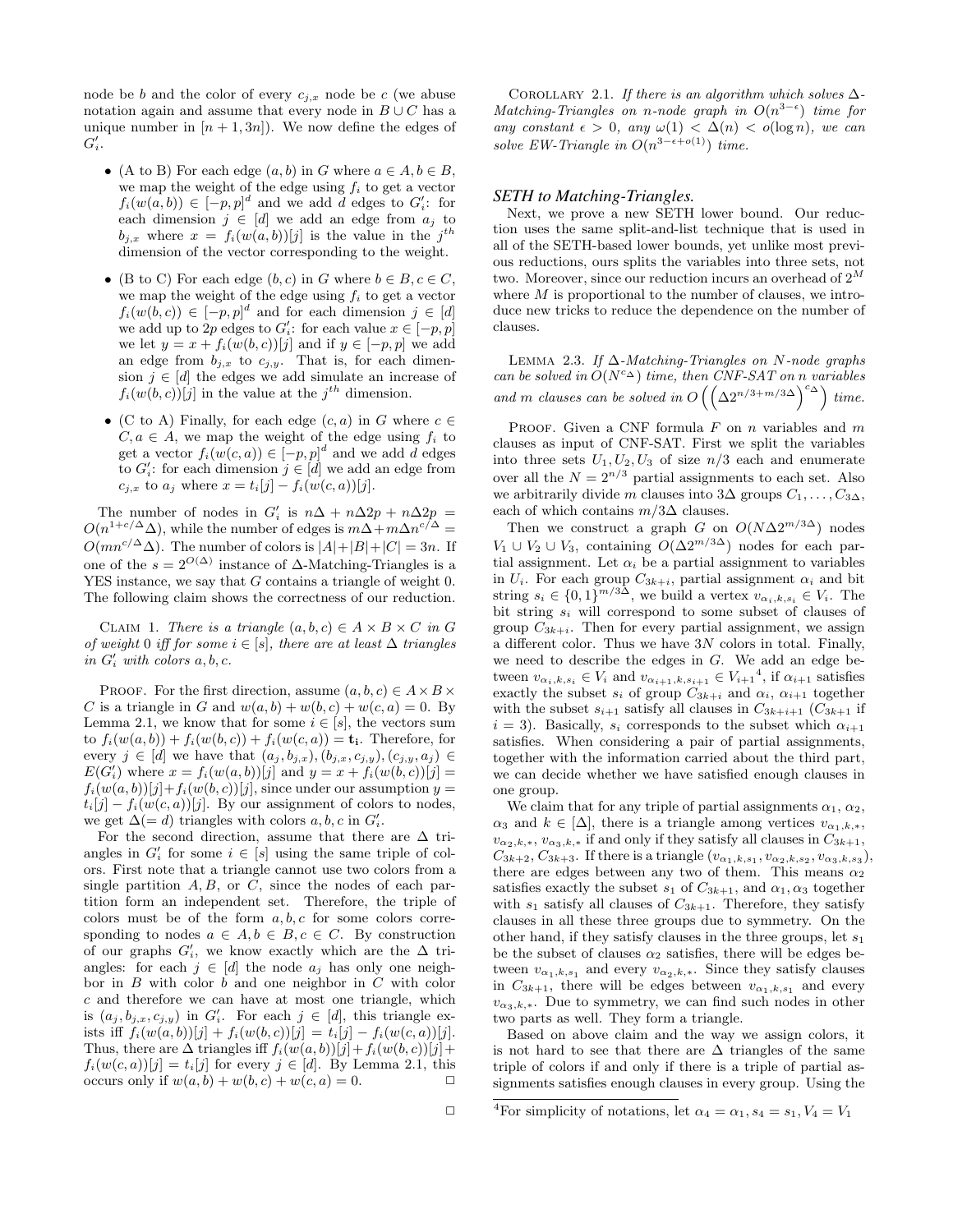algorithm for ∆-Matching-Triangles, we can solve CNF-SAT in  $O\left(\left(\Delta 2^{n/3+m/3\Delta}\right)^{c_{\Delta}}\right)$  time as we stated.  $□$ 

Above reduction together with the sparsification lemma [16], give us the following corollary.

COROLLARY 2.2. If there is an algorithm that solves  $\Delta$ -Matching-Triangles on N-node graph in  $O(N^{3-\epsilon})$  time for any constant  $\epsilon > 0$ , any  $\omega(1) < \Delta(N) < N^{o(1)}$ , we can solve k-SAT in  $O\left(2^{n(1-\epsilon/6)}\right)$  time for every  $k \geq 3$ , refuting SETH.

PROOF. Given a  $k$ -SAT instance, we first apply the sparsification lemma [16] to get  $2^{e/6}$  "sparse" k-SAT instances with *n* variables and *cn* clauses, where  $c \leq (6k/\epsilon)^{O(k)}$ . By Lemma 2.3, each instance runs in  $O(2^{n(1-\epsilon/3)})$  time. The total running time will be  $O\left(2^{n(1-\epsilon/6)}\right)$ .  $\Box$ 

Corollary 2.1 only proves hardness of ∆-Matching-Triangles when  $\Delta$  is sub-logarithm in n. However, the following lemma shows the hardness does not decrease when  $\Delta$  increases, as long as it is sub-polynomial in  $n$ .

LEMMA 2.4. If we can solve  $\Delta$ -Matching-Triangles on nnode graph G in  $O(n^{c_{\Delta}})$  time, then we can solve  $\Delta'$ -Matching-Triangles in  $O((\Delta - \Delta')n)^c$  time for  $\Delta' < \Delta$ .

PROOF. Given an instance of  $\Delta'$ -Matching-Triangles G on *n* nodes, we add  $\Delta' - \Delta$  nodes to each of the color. Then take the i-th newly added node in all colors, make them a complete graph. It adds exactly  $\Delta' - \Delta$  triangles to every triple of colors. Then run ∆-Matching-Triangles algorithm on the new graph. The running time is  $O((\Delta - \Delta')n)^c)$ . ✷

Corollary 2.1, Corollary 2.2 and Lemma 2.4 together imply that for  $\omega(1) < \Delta < n^{o(1)}$ ,  $\Delta$ -Matching-Triangles cannot be solve in  $O(n^{3-\epsilon})$  time, for any  $\epsilon > 0$  under Conjecture 1. This proves the "∆-Matching-Triangle part" of Theorem 1.1.

From the theorem, we have the following corollary stating a "Hierarchy" between  $n^2$  and  $n^3$ .

Reminder of Corollary 1.1 Conjecture 1 implies that for any  $\delta$  < 1, there is an integer  $\Delta \geq 1$  such that  $\Delta$ -Matching-Triangles requires  $n^{2+\delta-o(1)}$  time.

PROOF. Assume for contradiction that there is an  $\epsilon > 0$ such that  $\Delta$ -Matching-Triangles can be solve in  $O(n^{3-\epsilon})$  for all constant  $\Delta \geq 1$ . Therefore, there is a sequence  $\{a_{\Delta}\}_{\Delta \geq 1}$ of positive numbers such that ∆-Matching-Triangles on nnode graphs can be solve in  $a_{\Delta} n^{3-\epsilon}$  steps. Let  $\Delta(n)$  = mode graphs can be solve in  $a_{\Delta}$ *n* steps. Let  $\Delta(n)$  =  $\max{\{\Delta : a_{\Delta} \leq n^{\epsilon/2}a_1, \Delta \leq \sqrt{n}\}}$ . We claim that with this parameter  $\overline{\Delta(n)}$ , it contradicts with Theorem 1.1.

When  $n \ge \max\{k^2, (a_k/a_1)^{2/\epsilon}\}, \Delta(n) \ge k$ . This shows  $\Delta(n) > \omega(1)$ . Also by definition,  $\Delta(n) < n^{o(1)}$ . But  $\Delta(n)$ -Matching-Triangles can be solve in  $a_{\Delta(n)}n^{3-\epsilon} \leq a_1 n^{3-\epsilon/2}$  $O(n^{3-\epsilon/2})$  time. It contracts with the fact that such  $\Delta(n)$ -Matching-Triangles cannot be solve in any truly subcubic time.  $\Box$ 

# 3. ALGORITHM FOR MATCHING TRIAN-GLES

In this section, we will briefly describe how we solve  $\Delta$ -Matching-Triangles efficiently when  $\Delta$  is small. The detailed proof of Theorem 1.5 can be found in the full version.

Without loss of generality, we assume that the graph is tripartite. For simplicity, first we assume that the colors are uniform, i.e. there are roughly  $C$  nodes in every color. If  $C$ is large, then there are only very few colors in the graph. If there are too many triangles in the graph already, it automatically implies that there are  $\Delta$  triangles with the same triple of colors. Otherwise, using the fast triangle listing algorithm from [12], we can list all the triangles efficiently. Then, checking if there are  $\Delta$  of them with matching colors is easy.

However, if  $C$  is small, we can enumerate all possible choices of  $\Delta$  indices for the triangles *inside the color*: e.g. one such choice is to say that the first vertex of first triangle is the  $i_1$ -th vertex in the color, the second vertex of fifth triangle is the  $j_5$ -th vertex in the color, etc. But we do not know which color they are in yet. Since  $C$  is small, the enumeration is efficient. And more importantly, for any two colors  $a$  and  $b$ , say  $a$  is in the first part and  $b$  is in the second part, we can check if it is possible to make  $a$  the first color and b the second color simultaneously by simply verifying if all the edges exist between the corresponding indices that we have guessed. Our goal becomes to find a triple of colors such that every two of them are allowed to be the colors simultaneously, under our current guess of indices. This reduces the problem to traditional triangle-detection, which can be done in  $\tilde{O}(n^{\omega})$  time.

Combining these two approaches, we have a truly subcubic algorithm for the case with uniform colors. In general, we still use a combination of these approaches. We will group colors of similar size together, i.e. from  $2^i$  to  $2^{i+1}$ . For similar-sized triples (e.g.  $\sim 2^i, \sim 2^j, \sim 2^k$ ), we apply the faster one of the two approaches to the subgraph induced by them. The running time will still be subcubic in the size of the graph.

# 4. REDUCTIONS TO OTHER PROBLEMS

In the full version, we prove that even the following restricted version of Triangle-Collection has an  $n^{3-o(1)}$  lower bound under Conjecture 1. It this section we reduce this version to well-studied problems to prove our new lower bounds.

DEFINITION 4.1 (TRIANGLE-COLLECTION\*). Given an undirected tripartite node colored graph G with partitions A, B, C of the following form:

- A contains  $n\Delta$  nodes denoted  $a_j$  where  $a \in [n]$  and  $j \in [\Delta]$  so that  $a_j$  is colored with color a.
- B and C contain ndp nodes each, denoted  $b_{j,x}$  and  $c_{j,x}$ where  $b, c \in [n], j \in [\Delta]$ , and  $x \in [p]$  so that  $b_{j,x}$   $(c_{j,x})$ is colored b (c).
- For each node  $a_j$  in A and colors b, c, there is exactly one edge of the form  $\{a_j, b_{j,x}\}\$  and exactly one edge of the form  $\{a_j, c_{j,y}\}\$ , for some  $x, y \in [p]$ .
- A node  $b_{j,x}$  in B can only be connected to nodes of the form  $c_{i,y}$  in C (no edges across different j's).

Is it true that for all triples of distinct colors a, b, c there is a triangles  $(x, y, z)$  in G in which x has color a, y has color b, and z has color  $c$ ?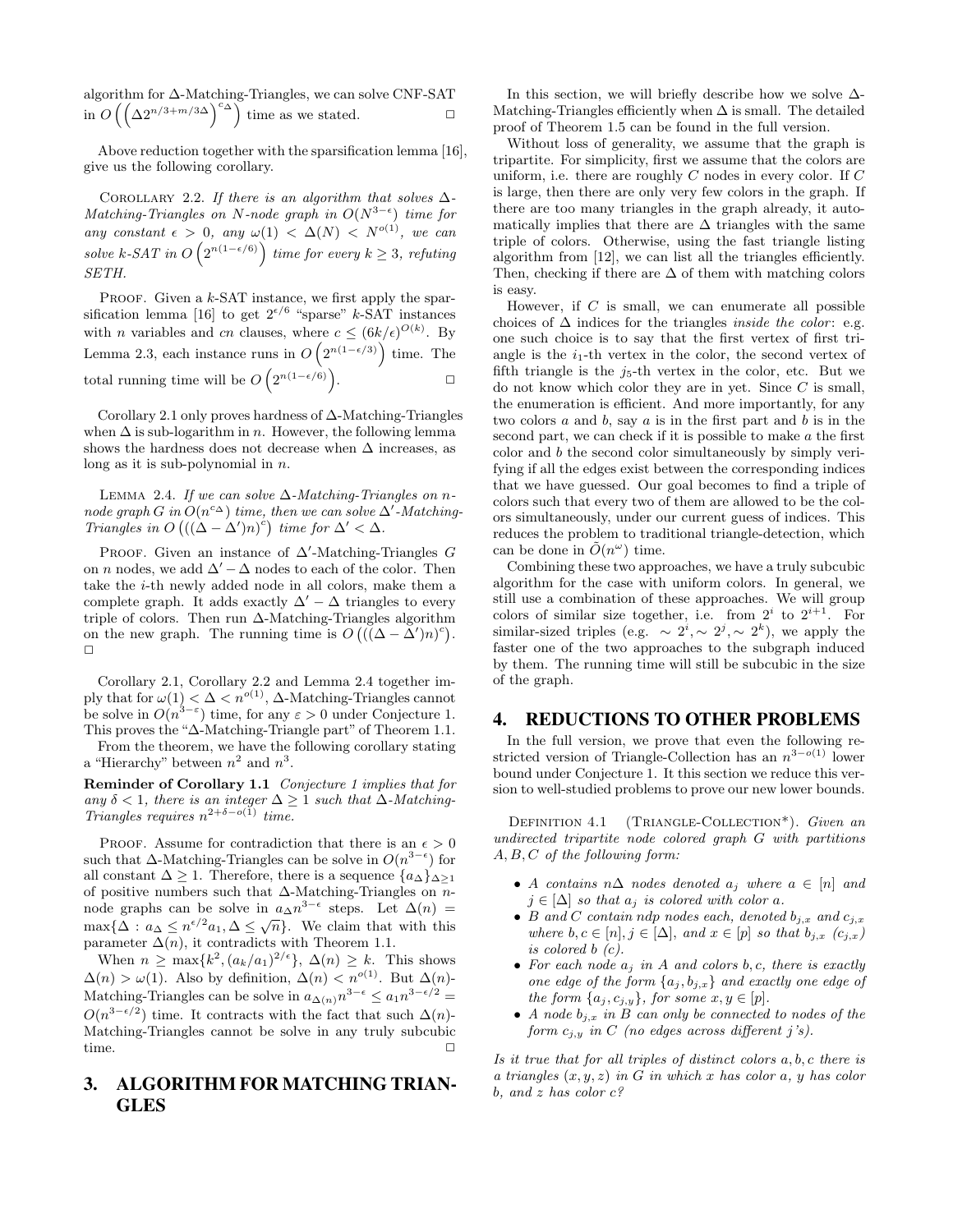### *Triangle-Collection\* to Dynamic Problems.*

Based on the hardness of Triangle-Collection\*, the following reductions to dynamic problems prove Theorem 1.2.

LEMMA 4.1. Triangle-Collection<sup>\*</sup> can be reduced to  $\tilde{O}(n^2)$ updates and queries of #SSR, #SCC, #SS-Sub-Conn, or Max-Flow on a dynamic graph on  $O(n)$  nodes.

PROOF.  $(\text{#SSR})$  Let G be the input to Triangle- Collection\*, we construct a graph  $H$  by directing the edges of  $G$ from  $B$  to  $C$  and removing part  $A$  from the graph (it will be implicitly simulated). We also add a source node s which will be dynamically represent the different colors of A. We also add a target node  $t_c$  for every color  $c$  of  $C$ . We have a phase for each color  $\boldsymbol{a}$  of  $\boldsymbol{A},$  in which we perform two stages. In the first stage, we go over all colors  $c$  of  $C$  and add an edge from  $c_{j,x}$  to  $t_c$  for every  $j \in [\Delta]$ , where x is so that  ${a_j, c_{j,x}}$  is an edge in G. In the second stage, we go over all colors b of B and edges  $s \to b_{j,x}$  for every  $j \in [\Delta]$ , where x is so that  $\{a_j, b_{j,x}\}\$ is an edge in G, then we ask the query and check if s can reach  $\Delta + 2n$  nodes, before removing the added edges and moving on to the next b.

Observe that the answer to the query in one of the  $(a, b)$ stage is less than  $\Delta + (\Delta + 1)n$ , iff there is a triple of colors  $a, b, c$  without any triangles. To see this, note that this happens iff s cannot reach some node  $t_c$  when the query is asked.

(Max-Flow) In the above reduction, add a target node  $t$ and connect every  $t_c$  node to it with an edge of capacity 1. The other edges of the graph will have capacity  $n$ . Observe that the answer to the query is again determined by whether s can real  $t_c$  for all colors  $c$ .

(#SS-Subgraph-Connectivity) In the reduction to #SSR, replace the addition of the  $c_{j,x} \to t_c$  edges by "turning on" updates on the  $c_{j,x}$  nodes. Similarly, replace the addition of  $s \to b_{j,x}$  edges with "turning on" the  $b_{j,x}$  node updates. Again, the query allows us to learn whether s can "reach" evert  $t_c$  node.

(#Strongly Connected Components) Consider the reduction to  $\#\text{SSR}$  again. Add two new nodes  $x_B$  and  $x_C$ . Connect every node in  $B$  bidirectionally to  $x_B$ , similarly from C and  $x_c$ . Add edges from the  $t_c$  nodes to s. At the  $(a, c)$ substage, consider the  $c_{j,x}$  nodes (the neighbors of  $a_j$ ) and remove their edges to and from  $x_C$ , instead, bi-connect them to  $t_c$ . At the  $(a, b)$  substage, consider the  $b_{j,x}$  nodes (the neighbors of  $a_j$ ) and remove their edges to and from  $x_B$ , instead, bi-connect them to s. The claim now is that the number of strongly connected components is 3 iff s can reach all the  $t_c$  nodes. The first direction is clear: if s can reach every  $t_c$  then we have the  $x_B$  and  $x_C$  components and the rest of the graph is one big component containing all the neighbors of  $a$  and the  $t_c$  nodes. The second is also simple: if some  $t_c$  cannot be reached from s through B, then there is no way it can be reached at all, and it will be in a fourth components.

#### $\Box$

#### *Reductions to flow.*

Finally, we present our reduction to ST-Max-Flow on a static graph, proving Theorem 1.3. The reduction shows how to use flow to count the number of different groups of nodes through which there is a path from the source to the target.

LEMMA 4.2. Triangle-Collection<sup>\*</sup> on N nodes can be reduced to ST-Max-Flow on a graph with  $O(N^2)$  nodes and edges, and  $|S| = |T| = O(N)$ .

PROOF. Given a tripartite graph  $G$  as input to Triangle-Collection\*, we construct a flow network  $H$  as input to ST-Max-Flow as follow.

The nodes of  $H$  will be composed of five partitions:  $S, A',$  $B', C', T$ . For each color a of A (in G) we create a node  $s_a$ in  $S$ . For each pair of colors  $a$  of  $A$  and  $b$  of  $B$  we create a node  $a_b$  in A'. For each node  $b_{j,x} \in B$  we create a node  $b'_{j,x}$ <br>in B'. For each node  $c_{j,x} \in B$  we create a node  $c'_{j,x}$  in  $C'$ . For each color  $c$  of  $C$  we create a node  $t_c$  in  $T$ .

Next, we define the edges of  $H$ . Add edges of capacity 1 from  $s_a$  to the  $a_b$  nodes for every color b of B. For each edge  ${a_j, b_{j,x}}$  in G, add an edge  $a_b \to b'_{j,x}$  to H with capacity 1. For each edge  $\{b_{j,x}, c_{j,y}\}\$ in G, add an edge  $b'_{j,x} \to c'_{j,y}$  to H with capacity 1. For each node  $c'_{j,x} \in C'$ , add an edge of capacity n from  $c'_{j,x}$  to  $t_c$  to H. Finally, for every color a of A and node  $c_{j,x} \in C$  such that  $\{a_j, c_{j,x}\}\$ is not an edge in G, we add an edge  $s_a \to c'_{j,x}$  of capacity n to H.

Note that the number of nodes and edges in H is  $O(|A| \cdot )$  $|B|$  =  $O(N^2)$ , and that  $|S| = |T| = n$ . The next claim proves the correctness of our reduction.

CLAIM 2. For a pair of nodes  $s_a \in S$ ,  $t_c \in T$ , the maximum flow from  $s_a$  to  $t_c$  in H is  $nd(p-1) + n$  if for every color b of B, the subgraph of G induced by the colors  $a, b, c$ contains a triangle, and is smaller otherwise.

For the first direction, assume that for every color  $b$  of  $B$ , the triple  $a, b, c$  contains a triangle. Note that  $s_a$  can push *n* units of flow along each of the edges  $s_a \rightarrow c'_{j,x}$  and then along the edges  $c'_{j,x} \to t_c$ , and by our assumptions on G, there are exactly  $d(p-1)$  such edges in H, resulting in a total of  $nd(p-1)$  units of flow. We will call this "base flow". We claim that every color  $b$  can contribute another unit of flow if the triple  $a, b, c$  contains a triangle in G. Indeed,  $s_a$ can push one unit of flow to  $a<sub>b</sub>$  for every color b and then find the  $j \in [d]$  for which  $(a_j, b_{j,x}, c_{j,y})$  is a triangle in G and push a unit of flow along the edges  $a_b \to b'_{j,x} \to c'_{j,y} \to t_c$ . Note that since  $\{a_j, c_{j,y}\}\$ is an edge in G, we have not pushed any flow along the edge  $c'_{j,y} \to t_c$  in our "base flow". Moreover, since we are adding up to  $n$  additional units of flow, we will not violate any of the capacity constraints. Thus, after these additions we end up with  $nd(p-1) + n$  units of flow.

For the other direction, assume that for some color  $b$ , the triple  $a, b, c$  does not contain a triangle. This implies that for every  $j \in [d]$ , the edge  $b'_{j,x} \to c'_{j,y}$  is not in H, where x, y are such that the edges  $\{a_j, b_{j,x}\}\$  and  $\{a_j, c_{j,y}\}\$  are in G. We will show that that at least one of the edges leaving  $s_a$  cannot be saturated in a legal flow in  $H$ , thus implying that the maximum flow is less than the sum of capacities on the  $({s_a}, H \backslash {s_a})$  cut, which is  $nd(p-1)+n$ . If there is no flow on the edge  $s_a \rightarrow a_b$ , we are done. Otherwise, one unit of flow is pushed along the path  $s_a \to a_b \to b'_{j,x} \to c'_{j,z} \to t_c$ , for some  $j \in [d]$  and  $x, z$  such that  $\{a_j, b_{j,x}\}, \{b_{j,x}, c_{j,z}\}\$  are in G. But by the above, we know that  $\{a_j, c_{j,z}\}\$ is not an edge in G, and therefore the edge  $s_a \to c'_{j,z}$  is in H. Only n flow can leave  $c'_{j,z}$ , while there is one unit coming from part B', which implies that only  $n-1$  units of flow can come from the edge  $s_a \rightarrow c'_{j,z}$ , and we are done again, since we found an edge leaving  $s_a$  that is not saturated.  $\Box$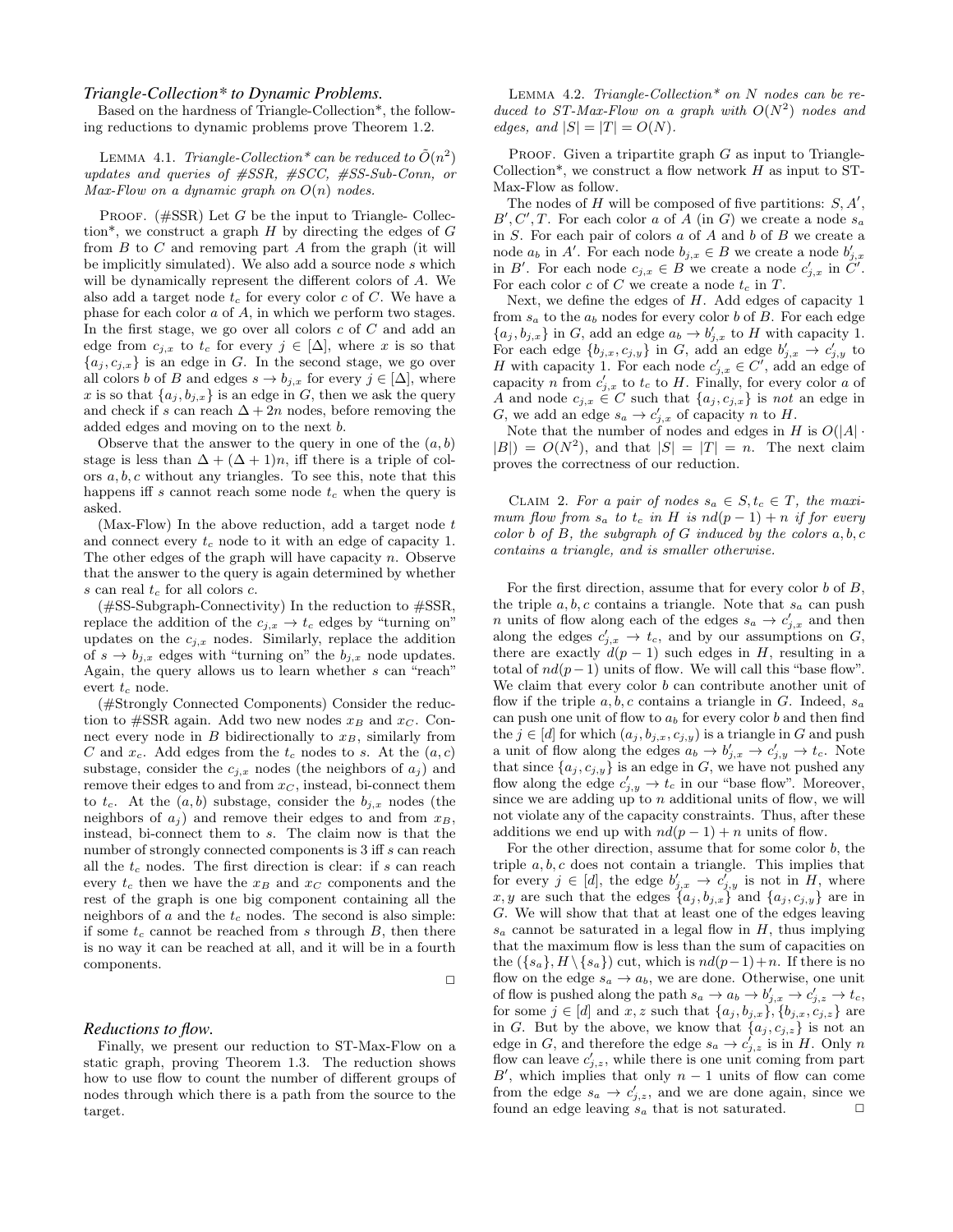# **5. REDUCTIONS TO SINGLE-SOURCE MAX-**  $n$ . Add a source node  $s$  and connect it to all the nodes in FLOW

To prove Theorem 1.4 we give a simple reduction from MAX-CNF-SAT to Single-Source-Max-Flow. Note that our lower bound is not only based on SETH, but on the weaker assumption that MAX-CNF-SAT cannot be solved in  $2^{(1-\varepsilon)n}$ .  $poly(m)$  time - a problem for which even  $2<sup>n</sup>/poly(n)$  algorithms are not known.

Lemma 5.1. MAX-CNF-SAT on n variables and m clauses can be reduced to  $O(m)$  instances of Single-Source-Max-Flow on graphs with  $N = 2^{n/2}$  nodes and  $O(2^{n/2}m)$  edges with capacities in [N].

PROOF. Let  $F$  be the input CNF formula on  $n$  variables and  $m$  clauses. As usual, we split the variables into two parts of size  $n/2$  and enumerate all  $N = 2^{n/2}$  partial assignments for each part. Our goal is to find the pair of partial assignments  $\alpha$ ,  $\beta$  that satisfy the maximum number of clauses. We have an instance of Single-Source-Max-Flow for each value  $K \in [m]$  in which we check if there is a pair  $\alpha, \beta$  that satisfies at least K clauses, using a single call to Single-Source-Max-Flow on a graph defined as follows.

Create a layer A containing a node  $v_{\alpha}$  for each partial assignment  $\alpha$  to the first set of variables, and a layer B containing a node  $v_\beta$  for each partial assignment  $\beta$  to the second set of variables. Add a layer  $C$  in the middle, containing a node  $c_j$  for each clause  $C_j$  in our CNF formula. Add edges  $v_{\alpha} \rightarrow c_j$  of capacity 1 for each pair of  $\alpha$ ,  $C_j$  such that  $\alpha$  does not satisfy  $C_j$  (does not set any of the literals to true), and add edges  $c_j \to v_\beta$  of capacity 1 for each pair  $\beta$ , C<sub>j</sub> such that  $\beta$  does not satisfy  $C_i$ . Finally, add a source node s, and connect it with edges  $s \to v_\alpha$  of capacity  $(m - K + 1)$ , for each  $\beta$ .

Observe that the number of paths from a node  $v_{\alpha}$  to a node  $v_\beta$  is exactly the number of clauses that are not satisfied by the  $(\alpha, \beta)$  assignment. Therefore, the maximum flow from s to a node  $v_\beta$  would be  $n(m - K + 1)$ , unless for some  $\alpha$ , there do not exist  $(m - K + 1)$  paths from  $v_{\alpha}$ to  $v_\beta$ , and thus we have a pair  $\alpha, \beta$  that satisfy at least  $m - (m - K + 1) + 1 = K$  clauses.  $\Box$ 

Finally, we present reductions from Triangle detection to Single-Source-Max-Flow. An equivalent formulation of Triangle detection is: given a tripartite graph  $(A, B, C)$ , determine if there is a triple of nodes, one from each partition, that form a clique.

PROPOSITION 1. If Single-Source-Max-Flow with capacities in  $\{1,n\}$  on a directed graph with n nodes and m edges can be solved in  $T(m, n)$  time, then Triangle detection on a graph with m edges can be solved in  $T(O(m+n \log n), O(n))$ time.

PROOF. Given a Triangle detection instance  $(A, B, C)$ , construct the following flow instance. First, create another copy of the nodes of  $\overline{A}$ , call it  $A'$ . For every edge between parts  $A$  and  $B$ , add a directed edge from  $A$  to  $B$ , and similarly direct the edges from  $B$  to  $C$ . Then, replace the edges between  $A$  and  $C$  with corresponding edges from  $C$  to  $A'$ . Add a layer X on  $O(\log n)$  nodes. Connect  $a \in A$  to every node  $x_i \in X$  for which the  $i^{th}$  bit in the integer  $a \in [n]$  is 1. Connect  $x_i \in X$  to every node  $a' \in A'$  for which the  $i^{th}$ bit in the integer  $a \in [n]$  is 0. Set all the above capacities to

A with capacity 1. The correctness of the reduction follows from the following simple claim: for a node  $t = a' \in A'$ , the max s, t-flow is n if a is in a triangle, and  $n-1$  otherwise. To see this, note that the max flow from s to  $a'$  is n iff there is a path from a to a', and such path must go through  $B\cup C$ , and every such path corresponds to a triangle.  $\Box$ 

By incurring an overhead of  $n^2$  extra edges, we can get a reduction to the unit capacity case.

PROPOSITION 2. If Single-Source-Max-Flow with unit capacities on a directed graph with n nodes and m edges can be solved in  $T(m, n)$  time, then Triangle detection on a graph with m edges can be solved in  $T(O(n^2), O(n))$  time.

PROOF. In the previous proof, remove the  $X$  layer, and instead add an a directed edge from  $a_1$  to  $a'_2$  for any  $a_1 \neq a_2$ . Set the capacity of all the edges to 1 and the same claim still  $\Box$ holds.  $\Box$ 

One interesting corollary of the above reductions is that a combinatorial algorithm for Single-Source-Max-Flow on dense unit capacity networks that runs in truly subcubic time would imply, via [73], a combinatorial truly subcubic Boolean Matrix Multiplication algorithm.

A final simple modification to the above reductions is to augment the triangle detection instance with edge weights, in order to solve the Minimum Weight Triangle problem (a problem equivalent to APSP under subcubic reductions [73]). In the above reductions, we would add the weights as costs to the flow instance and ask for the Single-Source min-cost-max-flow. This gives an APSP based lower bound for the min-cost version.

# 6. REFERENCES

- [1] Amir Abboud, Fabrizio Grandoni, and Virginia Vassilevska Williams. Subcubic equivalences between graph centrality problems, apsp and diameter. SODA, 2015.
- [2] Amir Abboud and Kevin Lewi. Exact weight subgraphs and the k-sum conjecture. In  $ICALP$   $(1)$ , pages 1–12, 2013.
- [3] Amir Abboud, Kevin Lewi, and Ryan Williams. Losing weight by gaining edges. In Algorithms - ESA 2014 - 22th Annual European Symposium, Wroclaw, Poland, September 8-10, 2014. Proceedings, pages 1–12, 2014.
- [4] Amir Abboud, Ryan Williams, and Huacheng Yu. More applications of the polynomial method to algorithm design. SODA, 2015.
- [5] Amir Abboud and Virginia Vassilevska Williams. Popular conjectures imply strong lower bounds for dynamic problems. FOCS, 2014.
- [6] Amir Abboud, Virginia Vassilevska Williams, and Oren Weimann. Consequences of faster alignment of sequences. In  $ICALP(1)$ , pages 39–51, 2014.
- [7] Amihood Amir, Timothy M. Chan, Moshe Lewenstein, and Noa Lewenstein. On hardness of jumbled indexing. In Automata, Languages, and Programming - 41st International Colloquium, ICALP 2014, Copenhagen, Denmark, July 8-11, 2014, Proceedings, Part I, pages 114–125, 2014.
- [8] Boris Aronov and Sariel Har-Peled. On approximating the depth and related problems. In Proc. SODA, 2005.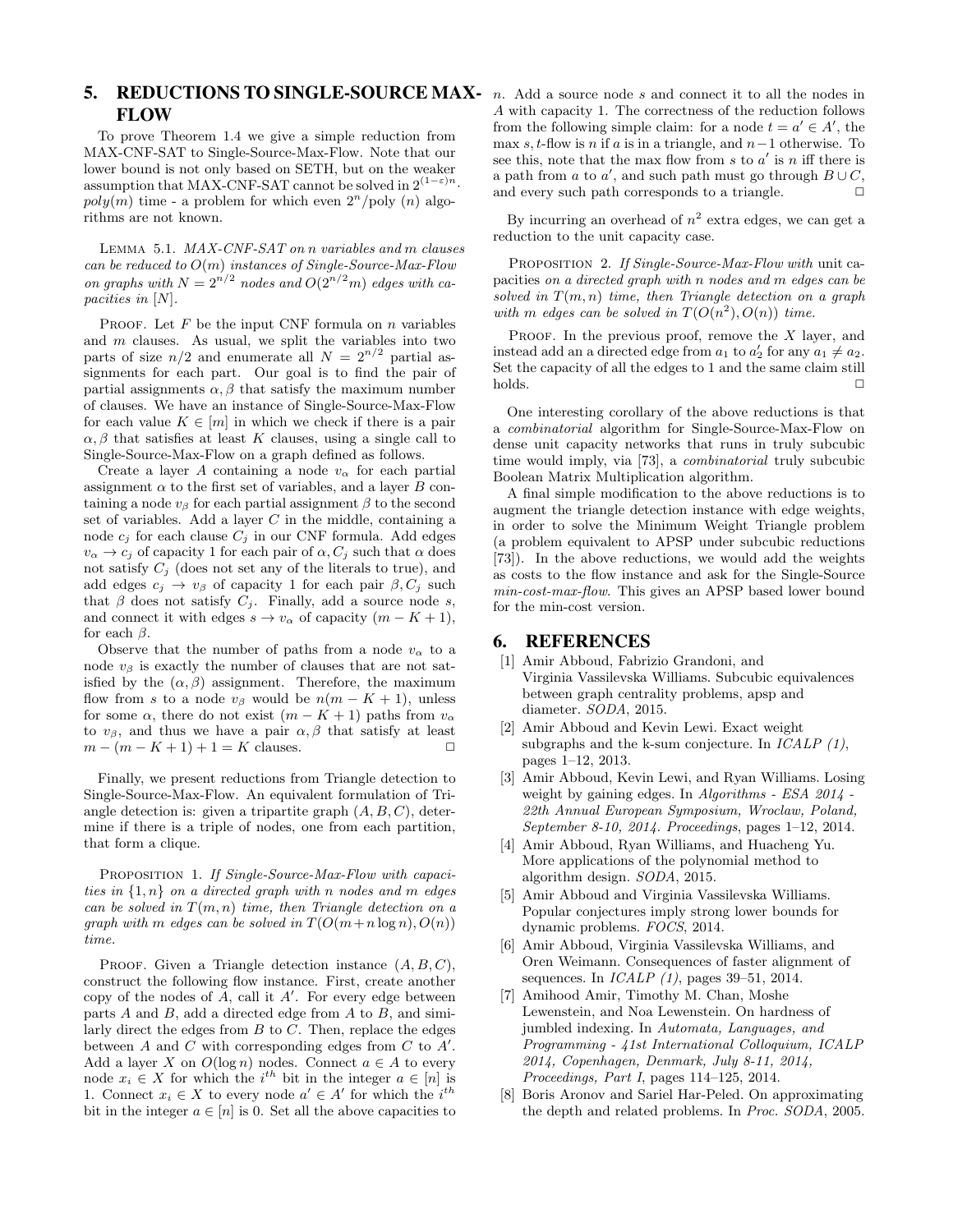- [9] I. Baran, E.D. Demaine, and M. Pǎtraşcu. Subquadratic algorithms for 3sum. Algorithmica, 50(4):584–596, 2008.
- [10] Gill Barequet and Sariel Har-Peled. Some variants of polygonal containment and minimum hausdorff distance undertranslation are 3SUM-hard. In Proc. SODA, pages 862–863, 1999.
- [11] M. A. Bender, J. T. Fineman, S. Gilbert, and R. E. Tarjan. A new approach to incremental cycle detection and related problems. CoRR, abs/1112.0784, 2011.
- [12] Andreas Björklund, Rasmus Pagh, Virginia Vassilevska Williams, and Uri Zwick. Listing triangles. In Automata, Languages, and Programming - 41st International Colloquium, ICALP 2014, Copenhagen, Denmark, July 8-11, 2014, Proceedings, Part I, pages 223–234, 2014.
- [13] Michele Borassi, Pierluigi Crescenzi, and Michel Habib. Into the square - on the complexity of quadratic-time solvable problems. CoRR, abs/1407.4972, 2014.
- [14] David Bremner, Timothy M. Chan, Erik D. Demaine, Jeff Erickson, Ferran Hurtado, John Iacono, Stefan Langerman, Mihai Patrascu, and Perouz Taslakian. Necklaces, convolutions, and X+Y. Algorithmica, 69(2):294–314, 2014.
- [15] Karl Bringmann. Why walking the dog takes time: Frechet distance has no strongly subquadratic algorithms unless SETH fails. FOCS, 2014.
- [16] Chris Calabro, Russell Impagliazzo, and Ramamohan Paturi. A duality between clause width and clause density for SAT. In 21st Annual IEEE Conference on Computational Complexity (CCC 2006), 16-20 July 2006, Prague, Czech Republic, pages 252–260, 2006.
- [17] Chris Calabro, Russell Impagliazzo, and Ramamohan Paturi. The complexity of satisfiability of small depth circuits. In Parameterized and Exact Computation, pages 75–85. Springer, 2009.
- [18] T. M. Chan. Dynamic subgraph connectivity with geometric applications. SIAM J. Comput., 36(3):681–694, 2006.
- [19] T. M. Chan, M. Pǎtrașcu, and L. Roditty. Dynamic connectivity: Connecting to networks and geometry. In FOCS, pages 95–104, 2008.
- [20] K. Chen, P. Hsu, and K. Chao. Approximate matching for run-length encoded strings is 3sum-hard. In CPM, pages 168–179. Springer, 2009.
- [21] Otfried Cheong, Alon Efrat, and Sariel Har-Peled. On finding a guard that sees most and a shop that sells most. In Proc. SODA, pages 1098–1107, 2004.
- [22] Ho Yee Cheung, Lap Chi Lau, and Kai Man Leung. Graph connectivities, network coding, and expander graphs. SIAM Journal on Computing, 42(3):733–751, 2013.
- [23] Paul Christiano, Jonathan A. Kelner, Aleksander Madry, Daniel A. Spielman, and Shang-Hua Teng. Electrical flows, laplacian systems, and faster approximation of maximum flow in undirected graphs. In Proceedings of the 43rd ACM Symposium on Theory of Computing, STOC 2011, San Jose, CA, USA, 6-8 June 2011, pages 273–282, 2011.
- [24] Marek Cygan, Stefan Kratsch, and Jesper Nederlof. Fast Hamiltonicity checking via bases of perfect matchings. In STOC, pages 301–310, 2013.
- [25] Evgeny Dantsin and Alexander Wolpert. On moderately exponential time for SAT. In Proc. 13th International Conference on Theory and Applications of Satisfiability Testing, pages 313–325, 2010.
- [26] Mark de Berg, Marko de Groot, and Mark H. Overmars. Perfect binary space partitions. Computational Geometry: Theory and Applications, 7(81):81–91, 1997.
- [27] C. Demetrescu and G. F. Italiano. Fully dynamic transitive closure: Breaking through the  $o(n^2)$  barrier. In Proc. FOCS, volume 41, pages 381–389, 2000.
- [28] R. Duan. New data structures for subgraph connectivity. In  $ICALP$  (1), pages 201–212, 2010.
- [29] F. Eisenbrand and F. Grandoni. On the complexity of fixed parameter clique and dominating set. Theor. Comp. Sci., 326(1-3):57–67, 2004.
- [30] J. Erickson. New lower bounds for convex hull problems in odd dimensions. SIAM Journal on Computing, 28(4):1198–1214, 1999.
- [31] S. Even and Y. Shiloach. An on-line edge-deletion problem. J. ACM, 28(1):1–4, 1981.
- [32] D. Frigioni and G. F. Italiano. Dynamically switching vertices in planar graphs. Algorithmica, 28(1):76–103, 2000.
- [33] A. Gajentaan and M. Overmars. On a class of  $o(n^2)$ problems in computational geometry. Computational Geometry, 5(3):165–185, 1995.
- [34] François Le Gall. Powers of tensors and fast matrix multiplication. CoRR, abs/1401.7714, 2014.
- [35] B. Haeupler, T. Kavitha, R. Mathew, S. Sen, and R. E. Tarjan. Incremental cycle detection, topological ordering, and strong component maintenance. ACM Transactions on Algorithms, 8(1):3, 2012.
- [36] Jianxiu Hao and James B. Orlin. A faster algorithm for finding the minimum cut in a directed graph. J. Algorithms, 17(3):424–446, 1994.
- [37] Ramesh Hariharan, Telikepalli Kavitha, Debmalya Panigrahi, and Anand Bhalgat. An  $\tilde{o}(mn)$  gomory-hu tree construction algorithm for unweighted graphs. In Proceedings of the 39th Annual ACM Symposium on Theory of Computing, San Diego, California, USA, June 11-13, 2007, pages 605–614, 2007.
- [38] Monika Henzinger, Sebastian Krinninger, and Danupon Nanongkai. Sublinear-time decremental algorithms for single-source reachability and shortest paths on directed graphs. In Symposium on Theory of Computing, STOC 2014, New York, NY, USA, May 31 - June 03, 2014, pages 674–683, 2014.
- [39] E. A. Hirsch. Two new upper bounds for SAT. In Proc. SODA, pages 521–530, 1998.
- [40] R. Impagliazzo and R. Paturi. On the complexity of k-sat. J. Comput. Syst. Sci., 62(2):367–375, 2001.
- [41] R. Impagliazzo, R. Paturi, and F. Zane. Which problems have strongly exponential complexity? J. Comput. Syst. Sci., 63(4):512–530, 2001.
- [42] G. F. Italiano. Finding paths and deleting edges in directed acyclic graphs. *Inf. Process. Lett.*, 28(1):5–11, 1988.